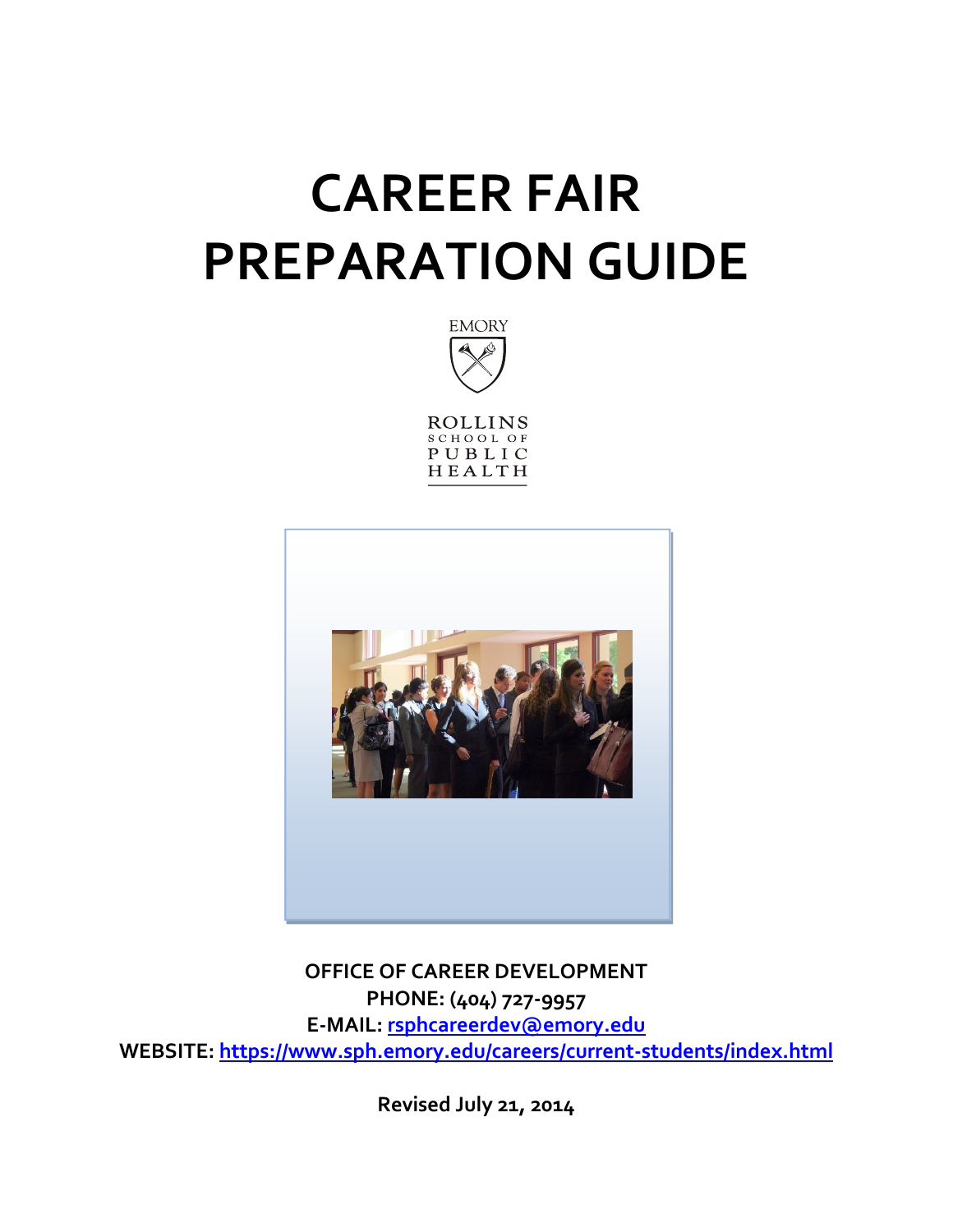# **TABLE OF CONTENTS**

# **PAGE**

| $\mathbf{L}$ | <b>WHAT IS A CAREER FAIR?</b>            | 3 |
|--------------|------------------------------------------|---|
| H.           | <b>WHY SHOULD LATTEND?</b>               | 3 |
| III.         | <b>WHAT SHOULD I DO BEFORE I ATTEND?</b> | 4 |
|              | IV. WHAT SHOULD I BRING?                 | 4 |
|              | V. HOW SHOULD I DRESS?                   | 5 |
|              | VI. TIPS FOR DURING A CAREER FAIR        |   |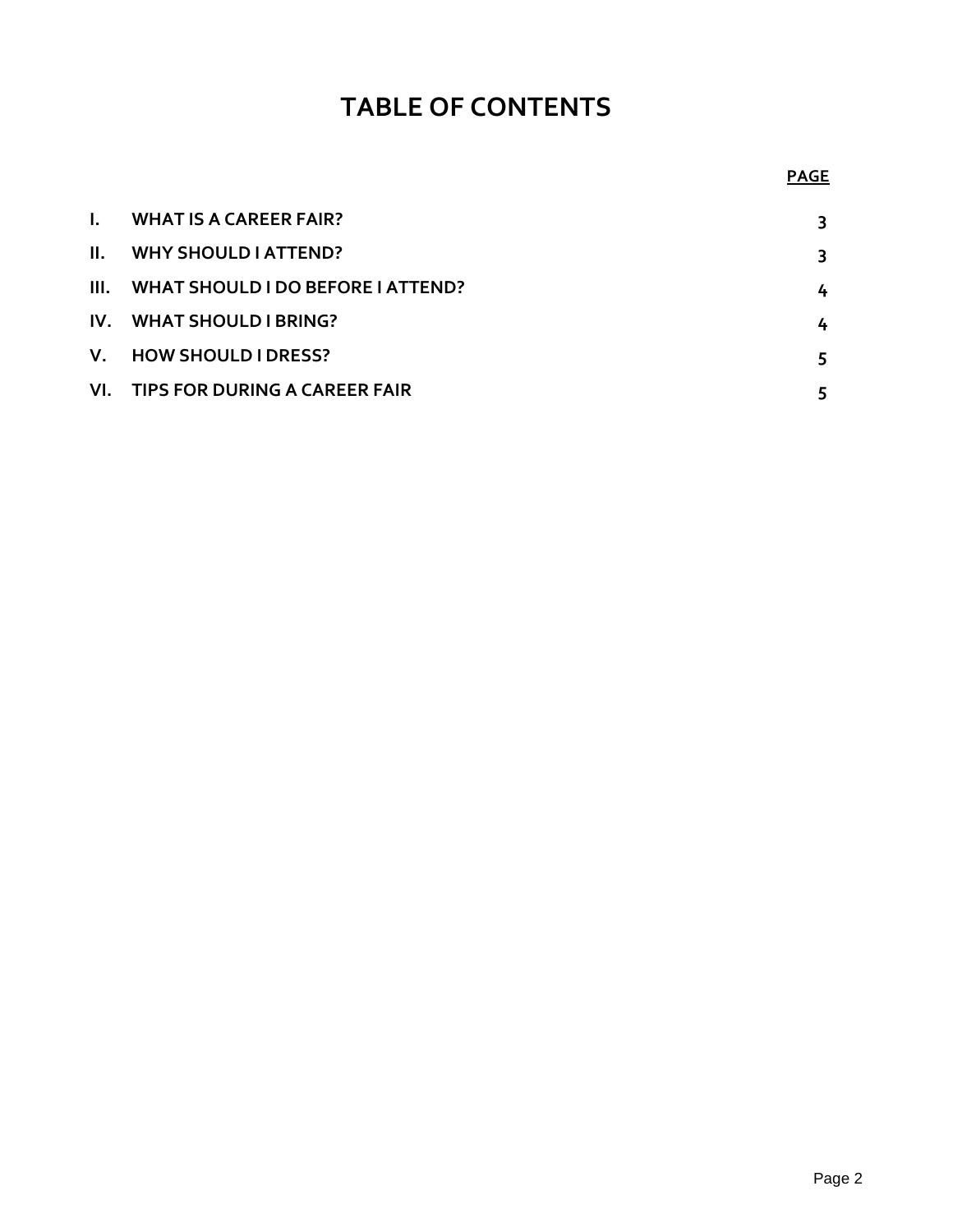# WHAT IS A CAREER FAIR?

Career fairs are composed of a group of organizations that are currently looking to hire new employees, interns, or volunteers. In public health, you will find that the types of organizations that take part in a career fair may be quite diverse, ranging from large consulting companies to small international non-profits.

A career fair is an excellent opportunity for employers to meet many potential applicants in a short period of time. They may have a list of currently open positions that they are hoping to fill, or they may just be present to raise awareness about their company for the future. At a fair, each participating organization will have human resources and/or program representatives available to explain what the organization does and what types of positions may be available.

# WHY SHOULD I ATTEND?

Everyone, no matter their career goals, year in school, or progress in the job search process, can benefit from attending a career fair. A career fair is an excellent opportunity to explore many different types of organizations and positions in a short period of time. This may be helpful during not only an active job search, but also in determining which types of positions or organizations might be of most interest to you in the future.

Often at a career fair, you will submit your resume and business card to company representatives for future contact. Other times, organizations at a career fair may have more information about how you can go about officially applying for a position online. Either way, your interaction with the representative from the company may provide you with some insight for use during potential interviews down the road.

If you are not actively looking for a job, this does not mean it is a waste of time to attend a career fair. Attendance will allow you to get a feel for what types of organizations exist and what types of positions exist. Additionally, it may be useful to see what skills are desired by employers in your field of interest. If you notice that a lot of employers are looking for the same skill, you may still have time to acquire that skill (for example, use of a specific software program or experience making presentations) before you start your active job search.

A career fair is one of the best times to get advice from professionals and company recruiters. Just because you might not be interested in getting a job right now, that does not mean organization representatives do not want to talk to you. They realize that you will eventually be looking for a job, and they want to help you better understand what you are looking for and how to get it. Their goal is for you to have a positive experience during your first interaction with their organization so that someday you may apply for a position. Overall, it is beneficial for them to have as many qualified candidates apply for each position as possible. With a large applicant pool, they can select the applicants who have the right sets of skills for the position for which they are hiring. With more applicants, they are more likely to find the person who meets all of their needs.

A career fair is also a great way to expand your network of contacts. You never know who you may run into down the road, whether it is once you are in the workplace or while you applying for jobs in the future. As big as the public health workforce may seem, you may find yourself running into familiar friendly faces more frequently than you would think.

#### WHAT SHOULD I DO BEFORE I ATTEND?

With a little legwork before the event, a career fair can be a more efficient and enjoyable experience for you. First, a list of attending organizations is typically published in advance of the career fair. You should review this list and make note of organizations in which you are interested, and research the companies that interest you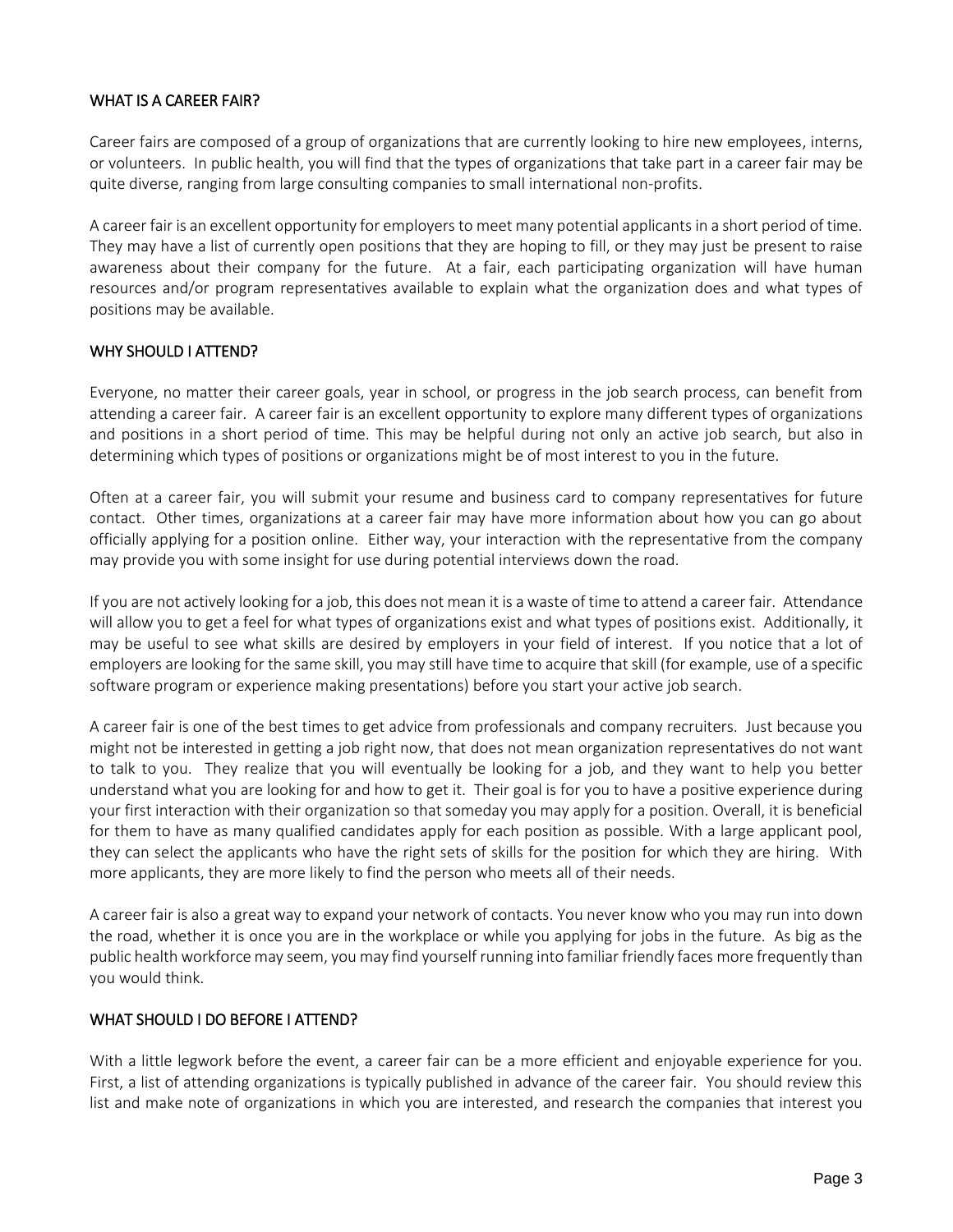through the company's website prior to the fair. This is a good means of prioritizing which organizations you want to speak with in case you run out of time, as career fairs can often be very large.

Once you do your research, practice answering some common questions that employers may ask you:

- $\triangleright$  What type of position/career are you looking for? *Remember, you should not be looking for positions based on what department you are in. Many positions are interdisciplinary, so look for positions based on what types of skills organizations are searching for.*
- $\triangleright$  What skills and strengths do you have that would match this position? *These skills can range from anything as simple as word processing or familiarity with Microsoft Excel to knowledge of curriculum development or advanced epidemiological methods. Be comfortable with what you know how to do well.*
- $\triangleright$  What experience do you have and how will you contribute to the organization? *Feel comfortable discussing past work experiences, your practicum experience, your thesis, or even some major projects that you have participated in class.*

Prepare questions you would like to ask specific employers. Questions can include the following topics:

- *What types of skills, experiences, characteristics and degrees do employers look for in potential candidates?*
- *What types of entry-level positions or internships are available?*
- *What is the hiring process like? (When and how often are people hired, and how long does the hiring process take?)*
- *What are employees hired 2, 5 or 10 years ago doing in the organization now? How long do employees usually stay with the company?*
- *What is the culture of the organization? What made you choose the company and how long have you been with the company?*

# WHAT SHOULD I BRING?

Be sure to have multiple up-to-date copies of your resume on thick, resume paper. The Office of Career Development offers resume reviews to help make your resume as effective as possible.

Make sure you have the following in your professional-looking bag or portfolio on the day of the fair:

- $\triangleright$  Several clean printed copies of your resume, free of smudges. Keep them free of smudges by placing them in a folder or portfolio.
- $\triangleright$  Paper, professional pen, pocket calendar or day planner
- $\triangleright$  Breath mints
- $\triangleright$  Business cards (Optional, but a nice touch business cards can be purchased through Career Services)

# HOW SHOULD I DRESS?

A career fair is an opportunity for you to introduce yourself to individuals who represent many organizations and companies. Thus, it is important that you make an appropriate first impression. One aspect of that first impression is how you look. In fact, it is said that 70% of a first impression is a result of appearance and body language. You want your looks to say, I am a professional, responsible, and respectable individual. You may be wondering: how can my looks say all that?